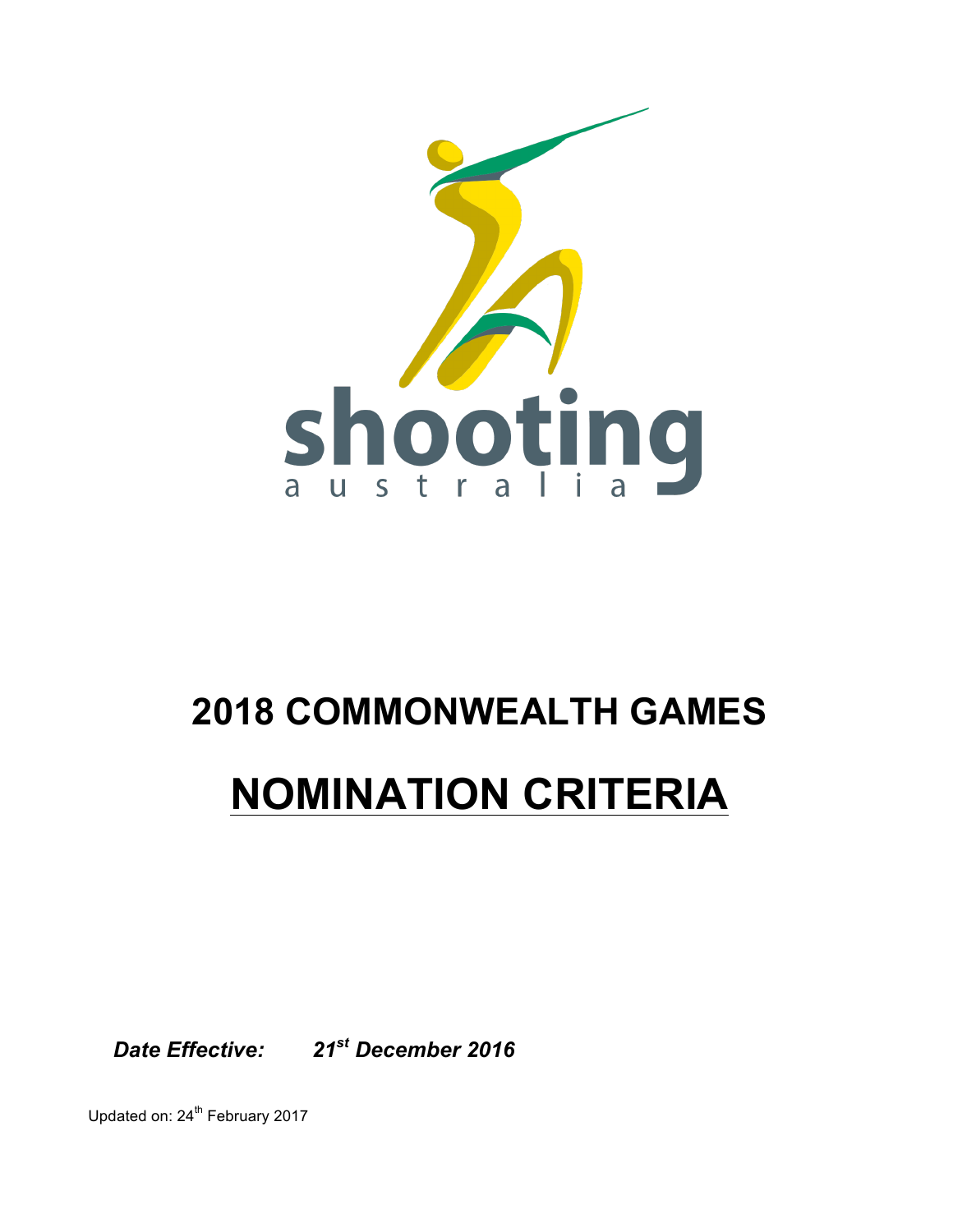



#### **1. BACKGROUND**

- a) The Commonwealth Games Federation (**CGF**) is conducting the 2018 Commonwealth Games (Games) on the Gold Coast from the 4<sup>th</sup> to 15<sup>th</sup> April 2018.
- b) The shooting events that occur at the Games are conducted using International Shooting Sport Federation (**ISSF**) rules and (International Confederation of Fullbore Rifle Associations (**ICFRA**) rules.
- c) Shooting Australia (**SA**) may nominate athletes (see Clause 5) to the team Australian 2018 Commonwealth Games Team (**Team**) to participate in one or more events at the Games. Subject to automatic nomination under clause 9, SA is under no obligation to nominate the maximum number of athletes for any event at the Games.
- d) This Nomination Criteria (**Nomination Criteria**) details the process established by SA for the nomination of athletes to the Commonwealth Games Australia (**CGA**) to represent Australia at the Games.

### **2. OBJECTIVES**

- a) SA's main objectives when nominating athletes to the CGA are to:
	- (i) Maximise the number of medals that Australian Shooting can win in benchmark events including (but not limited to) the Games, Senior World Championships and the 2020 Olympic Games; and
	- (ii) Use the Games to provide elite and pre-elite athletes with exposure to high-quality international competition that will help to accelerate their development for 2020 and beyond.
- b) For the avoidance of doubt, the objectives outlined above are to provide context to the Nomination Criteria only and in no way impact on the selection of the Team by the SA Selection Panel or the exercise of discretion (if any) by the SA Selection Panel.

#### **3. SA SELECTION PANEL**

- a) The SA Selection Panel will be made up of the SA (discipline) National Coach, the relevant SA Member Body's High Performance Committee Representative and the SA General Manager, High Performance. This Panel will be Chaired by an appropriate individual appointed by the SA High Performance Committee.
- b) The SA Selection Panel will determine, in accordance with this Selection Criteria, the athletes to nominate to the CGA for selection to the Team for the Games.
- c) The CGA will select the Team for the Games.

#### **4. EVENTS**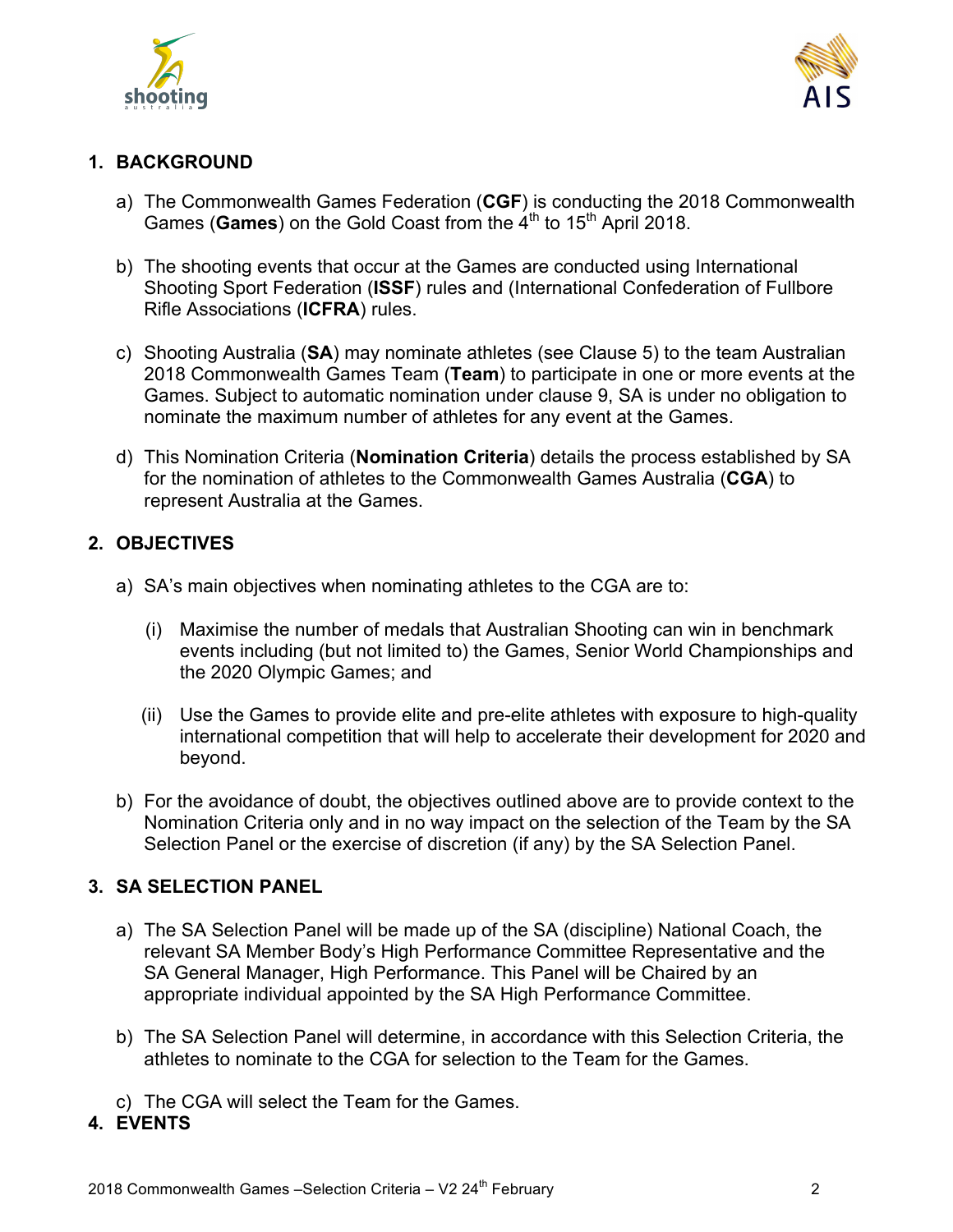



a) The SA Selection Panel may nominate athletes to the CGA to be selected to the Team for the following events:

| <b>50M RIFLE 3 POSITIONS</b> | <b>50M RIFLE 3 POSITIONS</b> |
|------------------------------|------------------------------|
| <b>50M RIFLE PRONE</b>       | <b>50M RIFLE PRONE</b>       |
| 10M AIR RIFLE                | 10M AIR RIFLE                |
| <b>50M PISTOL</b>            | <b>25M PISTOL</b>            |
| <b>25M RAPID FIRE PISTOL</b> | <b>10M AIR PISTOL</b>        |
| <b>10M AIR PISTOL</b>        | <b>TRAP</b>                  |
| <b>TRAP</b>                  | <b>DOUBLE TRAP</b>           |
| <b>DOUBLE TRAP</b>           | <b>SKEET</b>                 |
| <b>SKEET</b>                 |                              |
|                              |                              |

#### **MEN'S EVENTS WOMEN'S EVENTS**

| <b>50M RIFLE 3 POSITIONS</b> |  |  |
|------------------------------|--|--|
| <b>50M RIFLE PRONE</b>       |  |  |
| 10M AIR RIFLE                |  |  |
| <b>25M PISTOL</b>            |  |  |
| <b>10M AIR PISTOL</b>        |  |  |
| <b>TRAP</b>                  |  |  |
| <b>DOUBLE TRAP</b>           |  |  |
| <b>SKEET</b>                 |  |  |
|                              |  |  |

#### **MIXED GENDER EVENTS**

FULLBORE RIFLE – QUEEN'S PRIZE EVENT - INDIVIDUAL FULLBORE RIFLE – QUEEN'S PRIZE EVENT – PAIRS EVENT

#### **5. TEAM SIZE**

- a) Subject to restrictions imposed under clause 5(b), up to two (2) athletes per event may be nominated by the SA Selection Panel to the CGA, including one (1) team of two (2) in the Pairs Event listed at clause 4. Neither this Nomination Criteria, nor SA or the CGA, require SA to nominate the maximum number of athletes to the CGA. For the avoidance of doubt, subject to automatic nomination under clause 9, nothing in this Nomination Criteria operates so as to require the SA Selection Panel to exercise any discretion to nominate any athletes to the CGA or nominate athletes to fill all available positions on the Team, and the final Team members and composition of the Team are determined at the absolute discretion of the CGA.
- b) Due to restrictions on team sizes, the CGF or the CGA may notify SA of restrictions on the number of athletes that it may nominate to the CGA for selection in the Team. Where the CGF or the CGA restrict the number of athletes that SA may nominate to CGA so that SA is unable to nominate two (2) athletes per event, SA may, at its absolute discretion, determine which events will have two (2) athletes nominated to the CGA and which events will have one (1) athlete nominated to the CGA.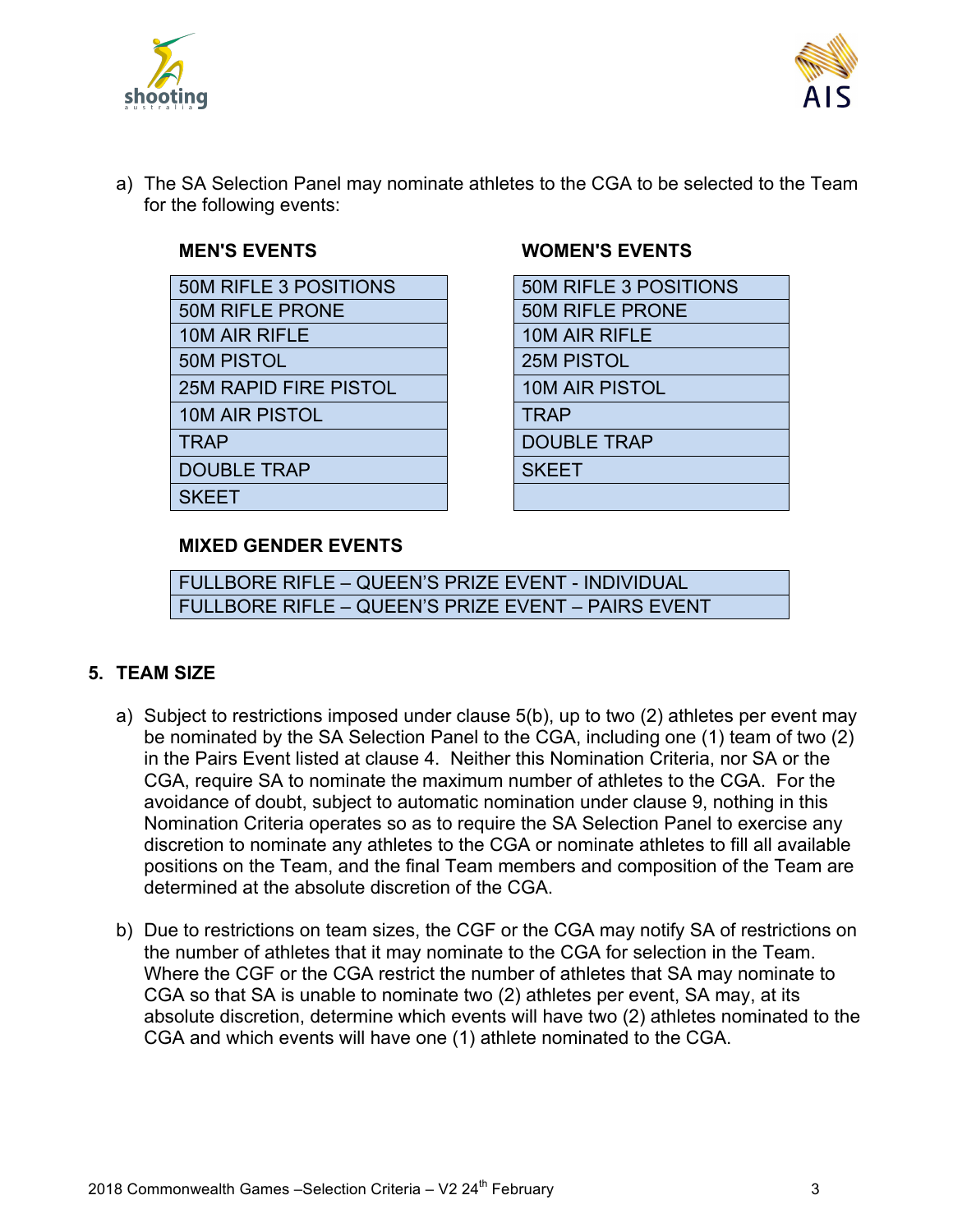



### **6. ATHLETE ELIGIBILITY**

- a) In order to be eligible for nomination to the CGA an athlete must:
	- (i) be a registered financial member of a SA Member Body;
	- (ii) be eligible to compete for Australia in shooting events in future Olympic, World Championship and Commonwealth Games;
	- (iii) meet the ISSF and ICFRA eligibility requirements;
	- (iv) sign and abide by the SA Athlete Agreement as per clause 10; and

#### **7. SELECTION EVENTS**

The selection events (**Selection Events**) all take place in 2017 and are as follows:

|                          | <b>Pistol</b>       | <b>Rifle</b>        | <b>Shotgun</b>        |
|--------------------------|---------------------|---------------------|-----------------------|
| <b>Selection Event 1</b> | <b>VAPA ISSF</b>    | <b>TRA National</b> | Sydney Cup 1          |
|                          | <b>State Titles</b> | Champs.             | SISC, NSW             |
|                          | Yackandandah,       | Wingfield, SA       | 10-12 Feb             |
|                          | Vic                 | 12-17 April         |                       |
|                          | 10-13 March         |                     |                       |
| <b>Selection Event 2</b> | <b>PA ISSF</b>      | Adelaide Cup        | <b>VCTA ISSF</b>      |
|                          | <b>Nationals</b>    | Wingfield, SA       | <b>State Champs</b>   |
|                          | Cessnock, NSW       | 7-10 Sep            | Melb, Vic             |
|                          | 9-16 April          | (Event 1)           | 12-14 May             |
| <b>Selection Event 3</b> | <b>NSW Amateur</b>  | <b>Adelaide Cup</b> | <b>QLD ISSF</b>       |
|                          | Pistol Assoc.       | Wingfield, SA       | <b>State Carnival</b> |
|                          | <b>Grand Prix</b>   | 7-10 Sep            | Belmont, Qld          |
|                          | SISC, NSW           | (Event 2)           | 7-9 July              |
|                          | 18-20 August        |                     |                       |
| <b>Selection Event 4</b> | Sydney Cup 2        | Sydney Cup 2        | Sydney Cup 2          |
|                          | SISC, NSW           | SISC, NSW           | SISC, NSW             |
|                          | 13-15 October       | 13-15 October       | 13-15 October         |
| <b>Selection Event 5</b> | SA Open             | SA Open             | SA Open               |
|                          | Belmont, Qld        | Belmont, Qld        | Belmont, Qld          |
|                          | 1-3 December        | 1-3 December        | 1-3 December          |

#### **8. QUALIFYING PROCESS**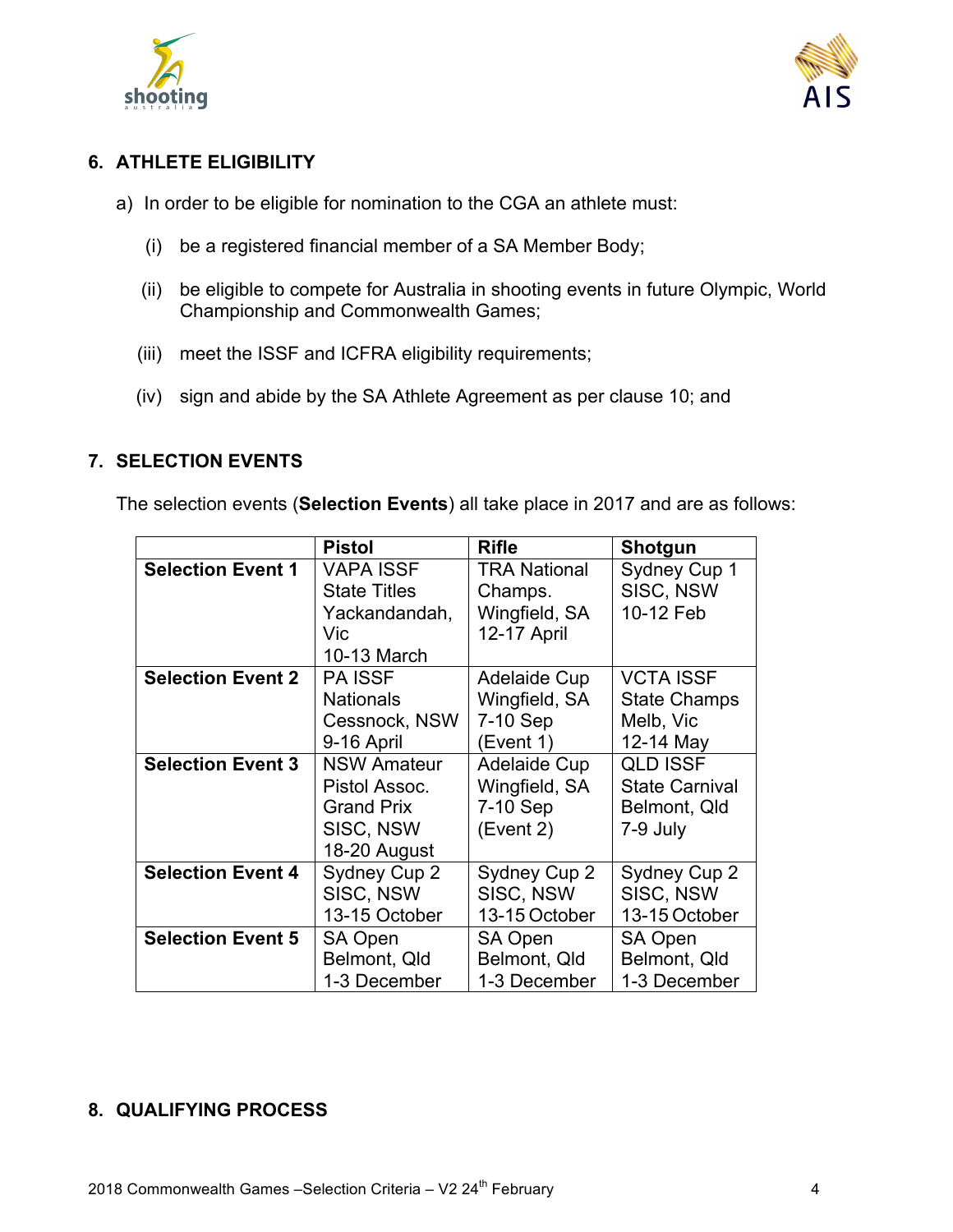



- a) The below process details the qualifying process for the Games as per 9(b)(i) (the **Qualifying Process**):
	- (i) Athletes will have an opportunity to participate in the five Selection Events throughout the Qualifying Process in order to accumulate points;
	- (ii) At each Selection Event, athletes will be awarded points based on:
		- A. their finishing position after the finals at that event (**Finishing Points**) (see clause 8(a)(iii)); and
		- B. their qualifying score at that event (**Qualifying Points**) (see clause 8(a)(iv)).
	- (iii) Finishing Points will be calculated and awarded in the following manner:
		- A. In an event which allows for a maximum of 8-person finals: 1st place is awarded 8 points, second place is awarded 7points, etc. regardless of the number of starters in the final.
		- B. In an event which allows for a maximum of 6-person finals: 1st place is awarded 6 points, 2nd place is awarded 5points, etc. regardless of the number of starters in the final.
		- C. An Athlete who does not make the final will receive no Finishing Points.
	- (iv) Qualifying Points will be calculated and awarded in the following manner:
		- A. The Qualifying Points that each athlete is to receive for each Selection Event is equal to their qualifying score for that event.
		- B. For example an athlete winning the Women's Shotgun Trap event in a qualifying score of 69 will achieve 69 Qualifying Points.
	- (v) The process for the accumulating points is the same for all five Selection Events.
	- (vi) At the end of the Selection Events, each athlete will obtain a qualifying score (**Qualifying Score**) which is to be determined based on the aggregate of the Finishing Points and Qualifying Points achieved throughout the four Selection Events where the athlete achieved their highest Qualifying Points scores (regardless of Finishing Points scores). Accordingly, and for the avoidance of any doubt, where an athlete: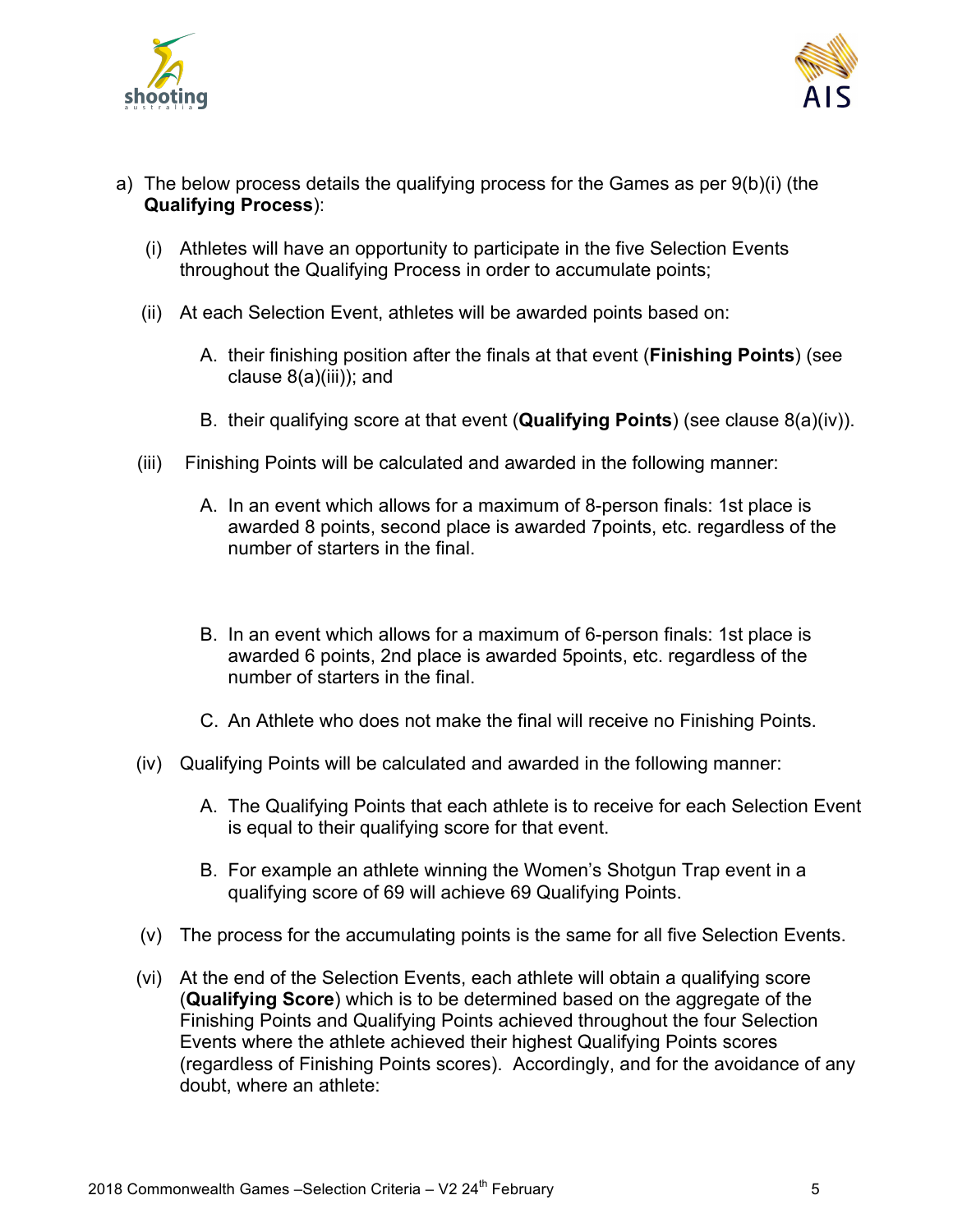



- A. **participates in all five Selection Events**: their lowest Qualifying Points score (and any Finishing Points obtained at the Selection Event where that Qualifying Points score was achieved) obtained across the five Selection Events is disregarded, and their Qualifying Score is calculated based on the aggregate of the Finishing Points and Qualifying Points achieved in the other four Selection Events.
- B. **participates in four or less of the Selection Events**: their Qualifying Score is calculated based on the aggregate of the Finishing Points and Qualifying Points achieved in all of the four or less Selection Events they participated in.
- (vii) The Qualifying Score of each athlete will then be ranked at the completion of the Selection Events (with a higher score outranking lower scores).
- (viii) For the avoidance of doubt; in events where there are no finals such as Women's Double Trap and Women's Prone, the Qualifying points are used as the Qualifying Score.

#### **9. NOMINATION PROCESS**

- a) Subject always to clause 5(b), athletes to compete in the Games in the Men's Events and Women's Events listed in clause 4 will be nominated to the CGA according to the following process:
	- (i) In relation to the first position in each event that SA has been allocated a position at the Games, SA will nominate an athlete in accordance with the following process:
		- A. The Athlete who finishes with the highest Qualifying Score in their particular event during the Selection Events will be nominated by the SA Selection Panel;
		- B. In the case of a tie between athletes with the highest Qualifying Score in their particular event during the Selection Events, the athlete (from amongst the tied athletes) with the superior head-to-head finals results across all five (5) Selection Events will be nominated.
		- C. If the tie still cannot be broken after the application of clause 9(b)(ii), the SA Selection Panel, at its sole and absolute discretion, will nominate an athlete (from amongst the still-tied athletes) to the ACGA. Without in any way limiting the discretion of SA Selection Panel, in making a determination as to which of the still-tied athletes to nominate under this clause, the SA Selection Panel may consider the following factors (the **Factors**):
			- I. international podium performances since  $1<sup>st</sup>$  January 2017;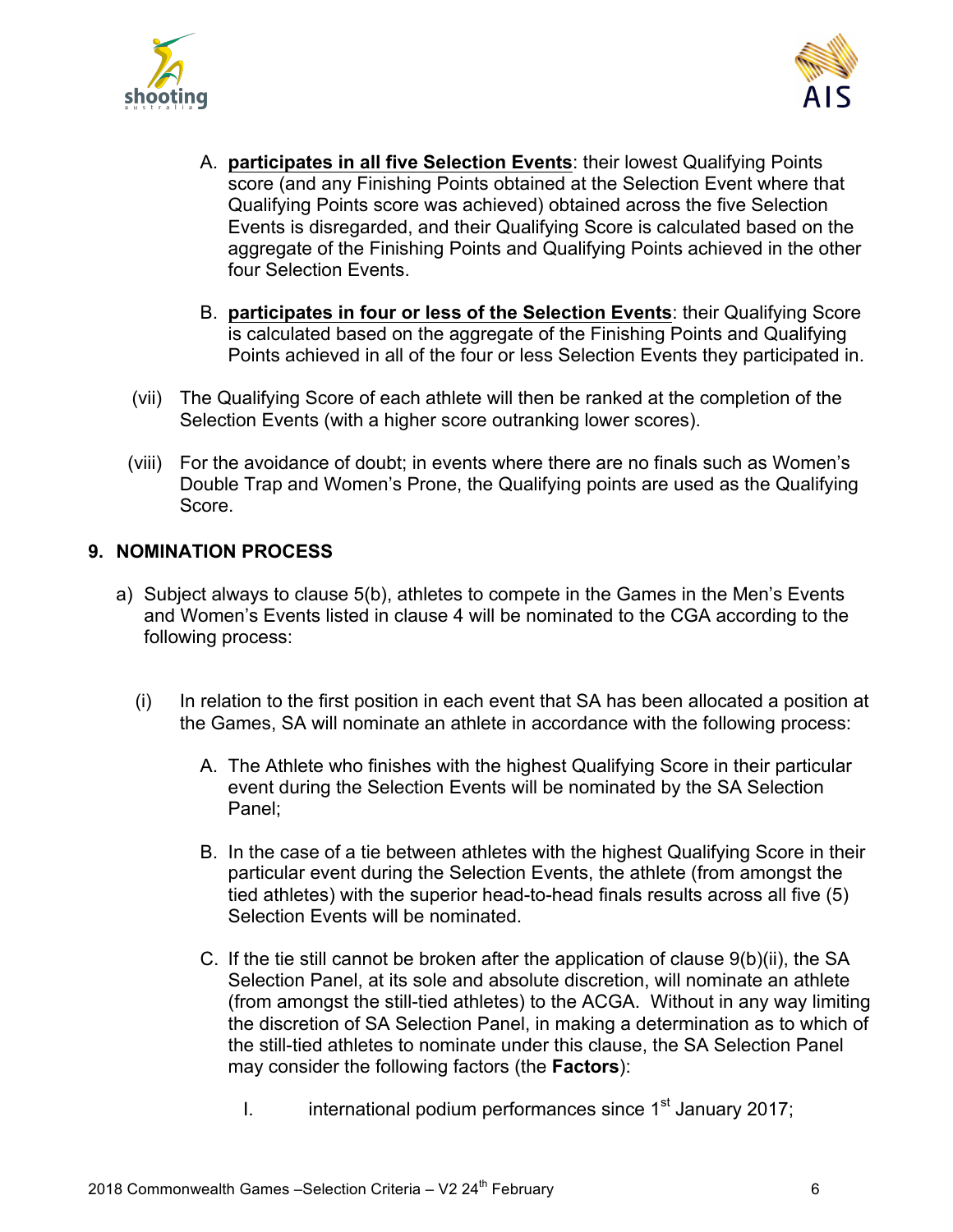



- II. international qualifying and finals performances since  $1<sup>st</sup>$  January 2017;
- III. international head-to-head performances since  $1<sup>st</sup>$  January 2017;
- IV. all domestic performances since  $1<sup>st</sup>$  January 2017 including qualifying and finals as well as head to head performances; or
- V. any other factors the SA Selection Panel considers relevant.
- D. the discretion granted to the SA Selection Panel in clause 9(a)(i)(C) above is absolute and it need not be exercised. In exercising its discretion, the SA Selection Panel may consider any Factor, or combination of Factors that is, in the opinion of the SA Selection Panel, relevant for consideration when nominating athletes to the CGA and may attribute whatever weight it deems appropriate to any particular Factor when making its decision. For the avoidance of doubt, the SA Selection Panel is not required to consider, turn their mind to or rely on all the Factors in the exercise of their discretion to make a Selection Decision (for example, the SA Selection Panel is therefore entitled to rely on one Factor, two Factors, three Factors, etc. or a combination of a number of Factors in the exercise of discretion to make a selection decision).
- (ii) In relation to the second position in each event (where applicable and having regard to clause 5(b)), SA may nominate an athlete in accordance with the following process:
	- A. The SA Selection Panel will nominate the athlete that the SA Selection Panel determines, at its sole and absolute discretion. Without in any way limiting the discretion of SA Selection Panel, in making a determination as to which athlete to nominate under this clause, the SA Selection Panel may consider the Factors.
	- B. The discretion granted to the SA Selection Panel in clause 9(a)(ii)(A) above is absolute and it need not be exercised. In exercising its discretion, the SA Selection Panel may consider any Factor, or combination of Factors that is, in the opinion of the SA Selection Panel, relevant for consideration when nominating athletes to the CGA and may attribute whatever weight it deems appropriate to any particular Factor when making its decision. For the avoidance of doubt, the SA Selection Panel is not required to consider, turn their mind to or rely on all the Factors in the exercise of their discretion to make a Selection Decision (for example, the SA Selection Panel is therefore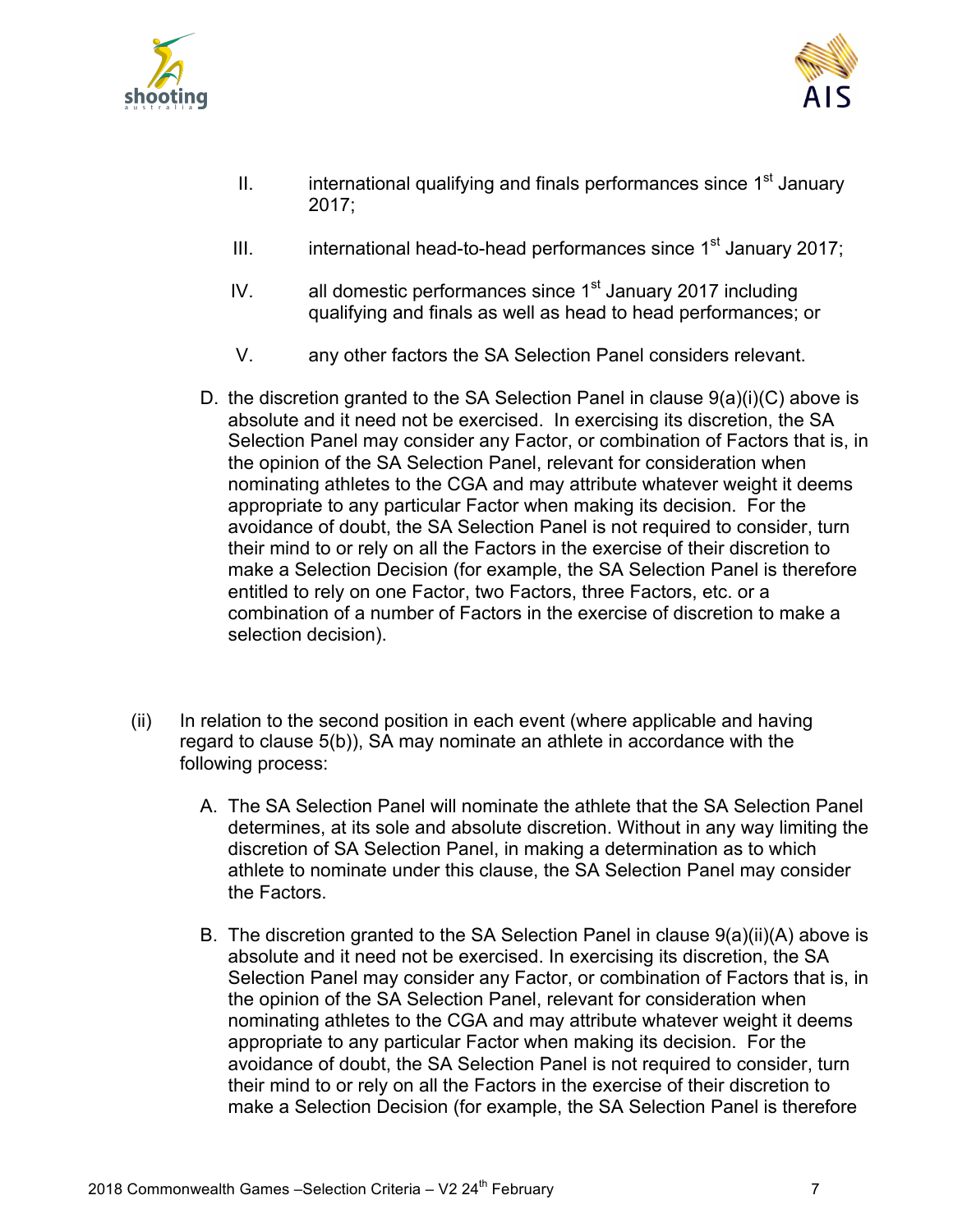



entitled to rely on one Factor, two Factors, three Factors, etc. or a combination of a number of Factors in the exercise of discretion to make a selection decision).

- b) Athletes to compete in the Games in the Mixed Gender Events listed in Clause 4 will be nominated according to the process detailed in the document "Nomination Criteria for Athletes to represent Australia in the 2018 Commonwealth Games - Fullbore Events". This document can be found on the SA Website at http://www.shootingaustralia.org/high-performance/policies/ or on the National Rifle Association of Australia website at http://www.nraa.com.au/wpcontent/uploads/2016/07/1114567727\_1.pdf.
- c) The SA Selection Panel, in consultation with the General Manager, High Performance, at its absolute discretion may change the athletes to be nominated to the CGA due to any extenuating circumstances which arise that prevent an athlete(s) from meeting the Qualifying Score required to obtain nomination to CGA.

#### **10.APPEALS PROCESS**

a) Appeals will be conducted in accordance with, and governed by, the procedures provided in the SA Appeals Process, a copy of which may be downloaded from the SA website: www.shootingaustralia.org or obtained by request from the SA office.

#### **11.TEAM MEMBERSHIP**

- a) Athletes nominated to CGA are required to sign and abide by the SA Athlete Agreement and the CGA Team Agreement and any such reasonable conditions as published by SA or the CGA from time to time.
- b) Acceptance of a nomination to the CGA for non-A4G Squad athletes must be made within seven days of notification of nomination. This position will be confirmed once SA has received a signed SA Athlete Agreement.
- c) Once nominated, membership of the team is at the discretion of the CGA and may be terminated in accordance with the CGA Team Agreement.

#### **12.ANNOUNCEMENT**

- a) The athletes to be nominated to the CGA will be announced via the SA website: www.shootingaustralia.org at the conclusion of the selection process.
- b) SA will also contact all members of the A4G via email to notify them of the outcome of their own nomination before the athletes to be nominated to the ACGA are publicly announced.